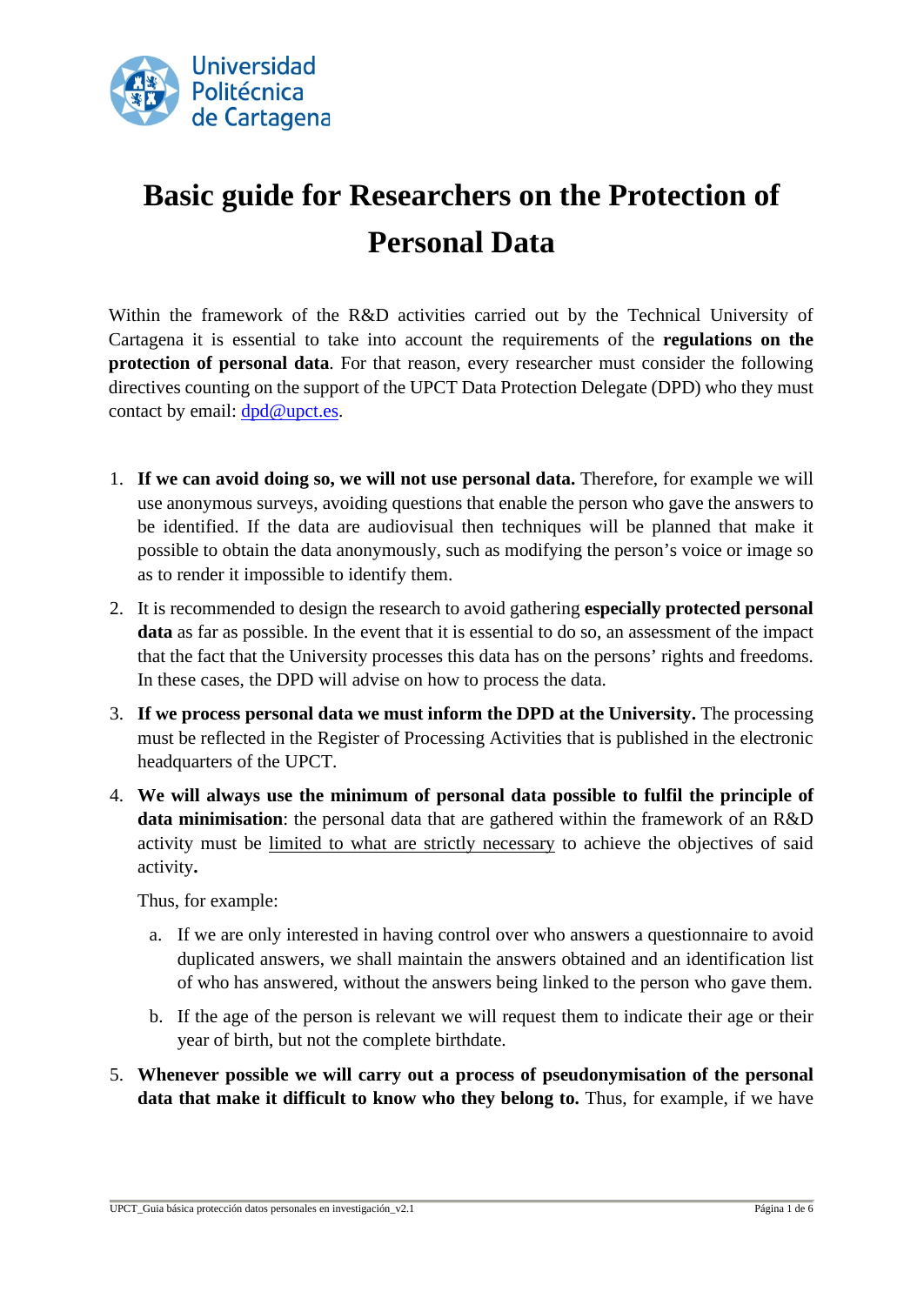

human biological samples we must code them so that the person they belong to cannot be identified with only the sample's name. The link of the sample code with the person it corresponds to must be kept in a safe place to which only authorised personnel have access.

- 6. **The personal data will be gathered with the informed consent of the person with a clear affirmative declaration** and which must be available to be shown later if needed. The identity of the person must be verified to check that in fact the person who gives consent is who they say they are. For online questionnaires it is necessary to attach a compulsory question, together with the data protection clause, which is ticked in a box accepting that they have read it and whenever possible authentication by the person will be required in the Virtual Campus.
- 7. **For those younger than 14 years of age, the consent must be obtained from the person who has parental authority or the legal guardian.** If the minors are from other European Union countries and aged between 13 and 16 years, then the member states have specifically regulated this requirement within the permitted range.
- 8. **The person must always be informed of the following, even when the data do not come from the person themself:** 
	- a. Who will process the data and who they will be ceded to.
	- b. If applicable, where the data have been obtained if they do not come from the same person.
	- c. What data will be processed and under what security measures.
	- d. The purpose of processing the data. It is important to identify:
		- i. If in the future other uses than those of the current study may be sought. This must be informed at the time that the data are being gathered since, if this is not the case, they cannot be used without new consent from the person.

ii. If profiling the person will be carried out with the data, under what criteria and procedures that would enable conclusions to be reached on the information therein and if automated decisions will be taken from that profile, such as inviting them to participate in other studies.

- e. For how long they will be processed, taking into account the applicable regulations and the probability of other requirements such as subsequent audits. Once that time has lapsed the data must be securely eliminated.
- f. What the rights with respect to the processing of data are and how they can be exercised. Indicate that the rights are of access, rectification, suppression, portability, limitation and opposition to processing.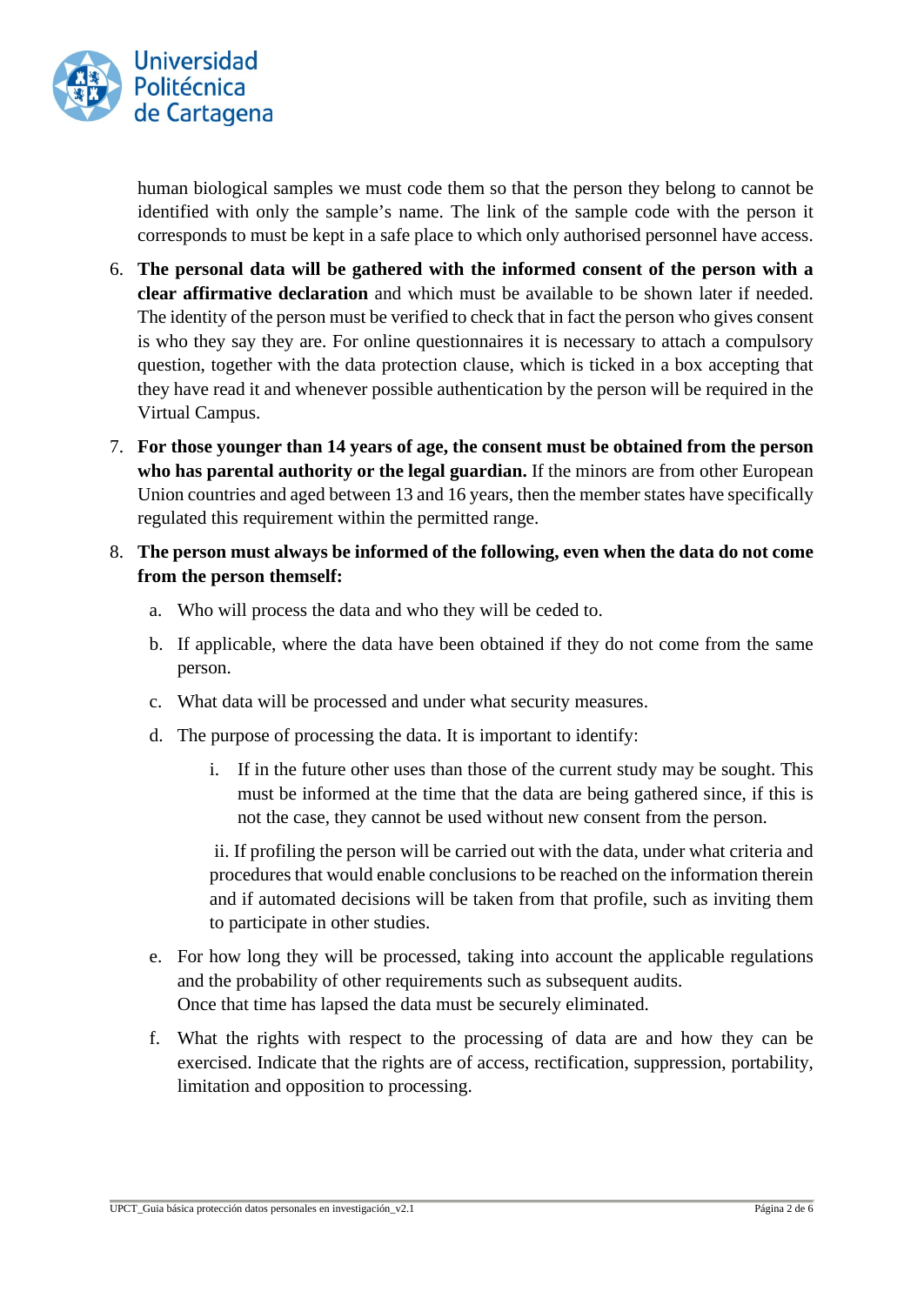

g. Who the Data Protection Delegate is and how they can be contacted.

Models of **Informed Consent** and **Information Sheet** are available in the webpage of the Ethics in Research Committee; these can be used as a guide and adapted to the specific characteristics that your R&D activity requires [\(https://www.upct.es/vicerrectoradoinvestigacion/es/etica/modelos-y-formularios\).](https://www.upct.es/vicerrectoradoinvestigacion/es/etica/modelos-y-formularios)

9. **Prior to processing data, the security measures that will be used when processing the data must be defined so as to ensure the principle of security from the design**. If especially protected data are to be processed then the security measures must be tightened. In this regard, the DPD, in conjunction with the person Responsible for Security at the UPCT, will advise on the most appropriate information systems to be used and the measures to apply. The researchers must inform about the type of support in which the data will be gathered (written documents, web forms, voice recordings, videos, monitoring by means of geolocators, etc.)

Examples of processing that may imply a high risk:

- Elaboration of profiles upon which decisions may produce legal effects or significantly affect interested parties.
- Processing on a large scale of especially protected data.
- Systematic large-scale observation of a public access zone.
- 10. **Whenever possible, the University's own systems should be used to which the relevant security measures are centrally applied.** If it is necessary to use other systems, they must be securely configured to ensure fulfilment with the **principle of default security**. They must be designed to avoid any known errors, such as the use of default passwords of the administrator user. Moreover, functions and information fields of the program that are not needed will be blocked and it will be kept updated with the respective security patches.
- 11. **When handling data** everyone who participates in carrying out the study will be warned of the security measures that they must take into account and also know that the data must be used only and exclusively for the end that they were gathered for, avoiding any unauthorised access to them.
- 12. **In the event that a supplier participates in carrying out the study, they are considered to be In Charge of Handling** the data, which will still be the responsibility of the UPCT. In that case, a limiting contract must be subscribed with the supplier, clearly indicating, among other things, what data will be processed and under what security measures, as well as what they must do with the data after the end of the contract.
- 13. **If the data are handled by a supplier or an entity that participates in the study and which is located outside the European Area then it must be demanded that the data be handled according to the premises of European regulations**, which are among the most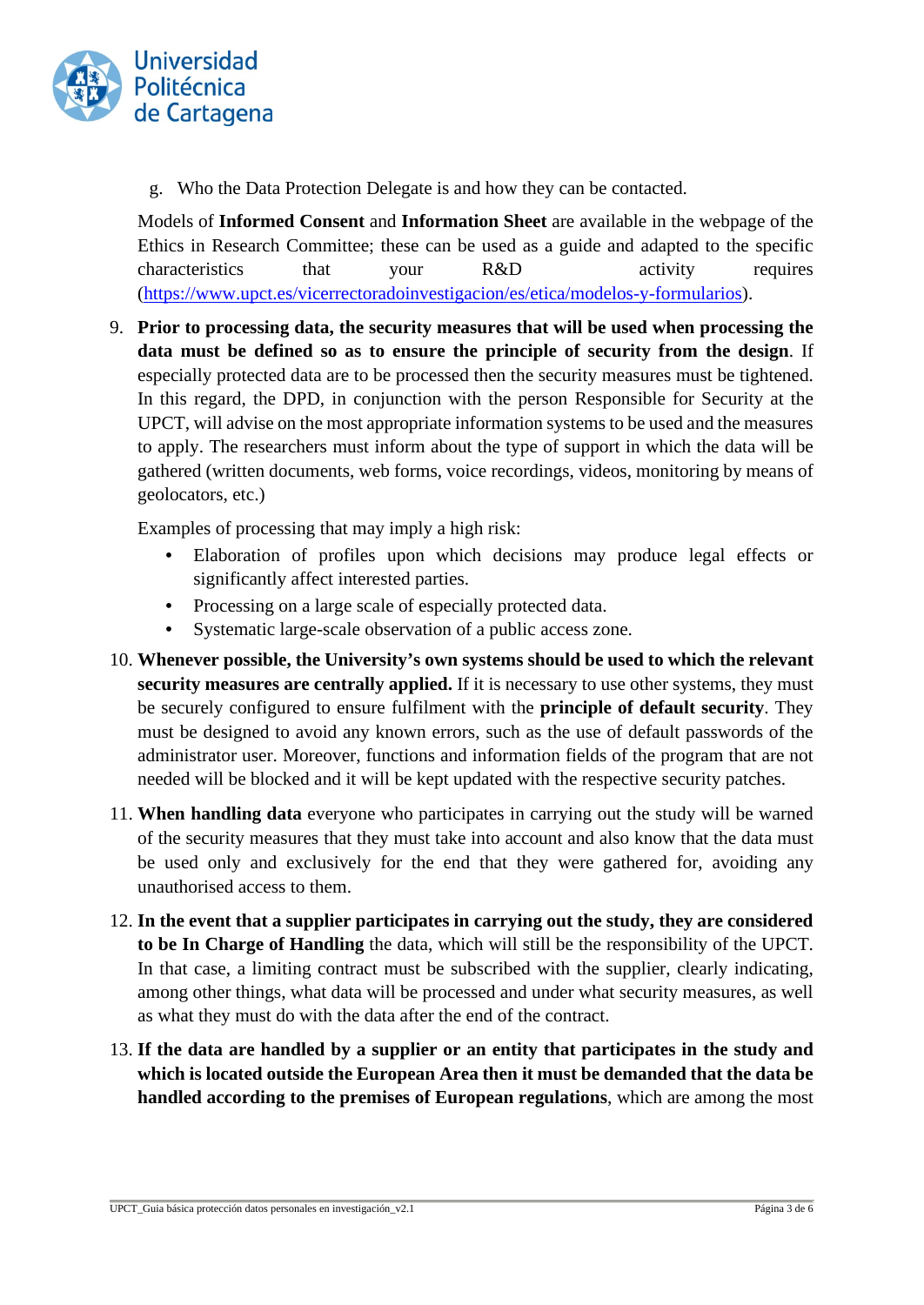

demanding in the world on this issue. The DPD will advise on the demands to subscribe by means of a contract or collaboration agreement. The data will remain on European territory as far as possible, and the other party will be given access to them without being able to extract them.

14. With regard to the public function of the University to promote research **it may be possible to invite the university community to participate in research studies**. However, the members of the University Community must have a simple mechanism to unsubscribe themselves from receiving this type of communications, which would have to respect their decision to not send them additional requests.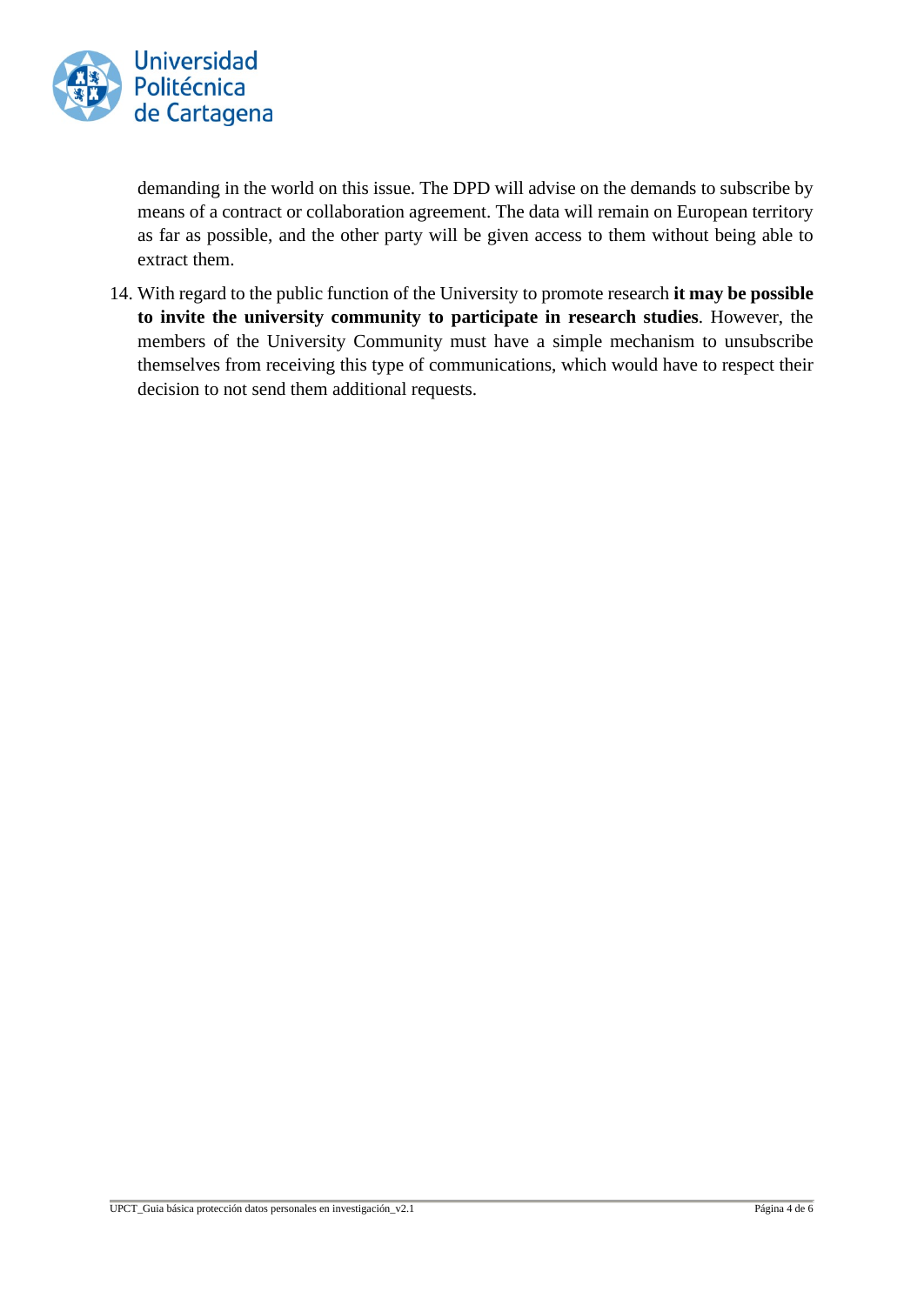## **ANNEX**

**Applicable legislative framework**: [https://privacidad.upct.es/container/normativa-vinculada](https://privacidad.upct.es/container/normativa-vinculada-a-la-proteccion-de-datos)[ala-proteccion-de-datos](https://privacidad.upct.es/container/normativa-vinculada-a-la-proteccion-de-datos)

## **Actors involved in the process**

- 1. **Interested party:** identified or identifiable natural person. Any person whose identity can be determined, directly or indirectly from certain information will be considered as a natural identifiable person.
- 2. **Responsible for data processing:** when UPCT researchers gather personal data within the framework of R&D activities, the UPCT will be responsible for processing that data.
- 3. **In Charge of Data Handling:** natural or legal person, public authority, service or other organism that processes the personal data for the person responsible for their processing. The Researcher in Charge of the R&D activity will be in charge of their processing.
- 4. **Co-responsible for data processing:** When two or more people are responsible they determine the objectives and the means of processing of the personal data, they will be considered co-responsible for processing them, for example, in research projects carried out in cooperation with other Universities.
- 5. **UPCT Data Protection Delegate** (DPD).
- 6. **Responsible for Security at the UPCT**.

**Glossary of terms** used in the present guide (in accordance with the current legislation for the protection of personal data)

**Personal data**: That related to an identified or identifiable natural person "the interested party". Therefore, although we do not have the name or ID number of a person, if we have a series of data that would enable the person to be determined, then they are equally considered personal data.

**Especially protected personal data:** That data which reveals the ethnic or racial origin, political opinions, religion or other philosophical beliefs, trade union membership and the processing of genetic data, data relating to health, or data on the sexual life or criminal records, penal, administrative infractions or related security measures.